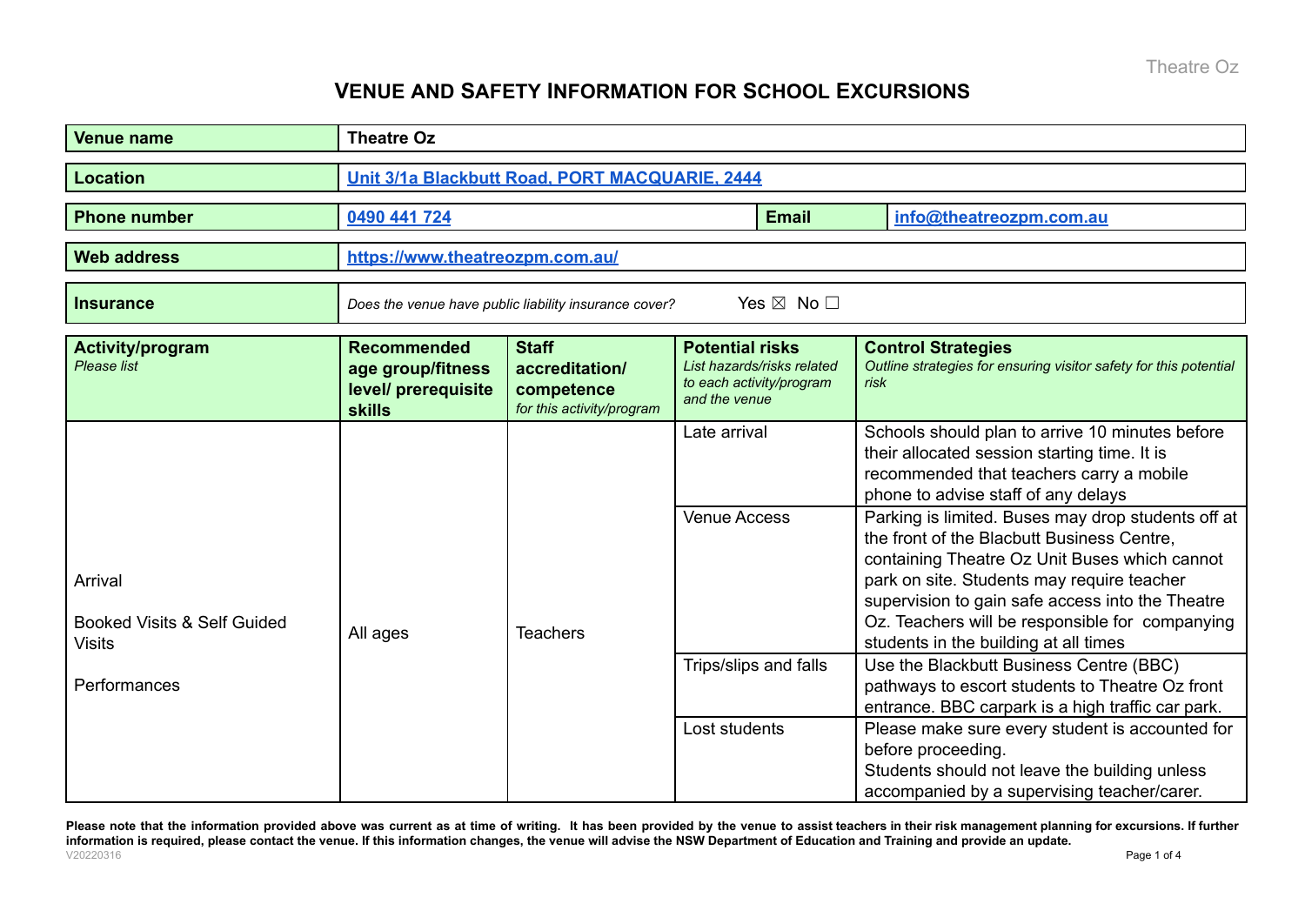| Activity/program<br>Please list | <b>Recommended</b><br>age group/fitness<br>level/ prerequisite<br><b>skills</b> | <b>Staff</b><br>accreditation/<br>competence<br>for this activity/program | <b>Potential risks</b><br>List hazards/risks related<br>to each activity/program<br>and the venue | <b>Control Strategies</b><br>Outline strategies for ensuring visitor safety for this potential<br>risk                                                                                                                                                                   |
|---------------------------------|---------------------------------------------------------------------------------|---------------------------------------------------------------------------|---------------------------------------------------------------------------------------------------|--------------------------------------------------------------------------------------------------------------------------------------------------------------------------------------------------------------------------------------------------------------------------|
|                                 |                                                                                 |                                                                           | <b>Disabled Access</b>                                                                            | Theatre Oz's entrance and access to bathrooms<br>are both disability accessible. Theatre Oz has a<br>disabled toilet                                                                                                                                                     |
|                                 |                                                                                 |                                                                           | Injuries caused by:<br>touching electrical<br>equipment, sharp or<br>heavy objects                | Students should be reminded:<br>$\cdot$ not to run<br>not to enter areas marked 'no access'<br>not to touch objects or electrical equipment                                                                                                                              |
|                                 |                                                                                 |                                                                           | <b>Bulky Bags</b>                                                                                 | Bags cannot be taken into the Regional Gallery<br>or the Glasshouse Theatre. Storage facilities are<br>not available, so it is recommended students<br>don't bring their school bags or valuables                                                                        |
|                                 |                                                                                 |                                                                           | <b>Lost Property</b>                                                                              | School groups must take full responsibility for all<br>items brought onto site.<br>The school will need to contact the Theatre Oz<br>Operations Manager in relation to personal<br>property left on the premises. Theatre Oz<br>contact number is 0490 441 724           |
|                                 |                                                                                 |                                                                           | Emergency<br>Evacuation                                                                           | In the event of an emergency, students must<br>follow the instructions of the Theatre Oz staff<br>members. There are 2 emergency exits in the<br>building.<br>The evacuation site is located on the grassed<br>area under the Blackbutt Business Centre vertical<br>sign |
| Student behaviour during visit  | All ages                                                                        | Teachers and<br><b>Theatre Oz Staff</b>                                   | Induction                                                                                         | On arrival, your group will be briefed on the tour<br>and assisted with any other details.                                                                                                                                                                               |

Please note that the information provided above was current as at time of writing. It has been provided by the venue to assist teachers in their risk management planning for excursions. If further information is required, please contact the venue. If this information changes, the venue will advise the NSW Department of Education and Training and provide an update. V20220316 Page 2 of 4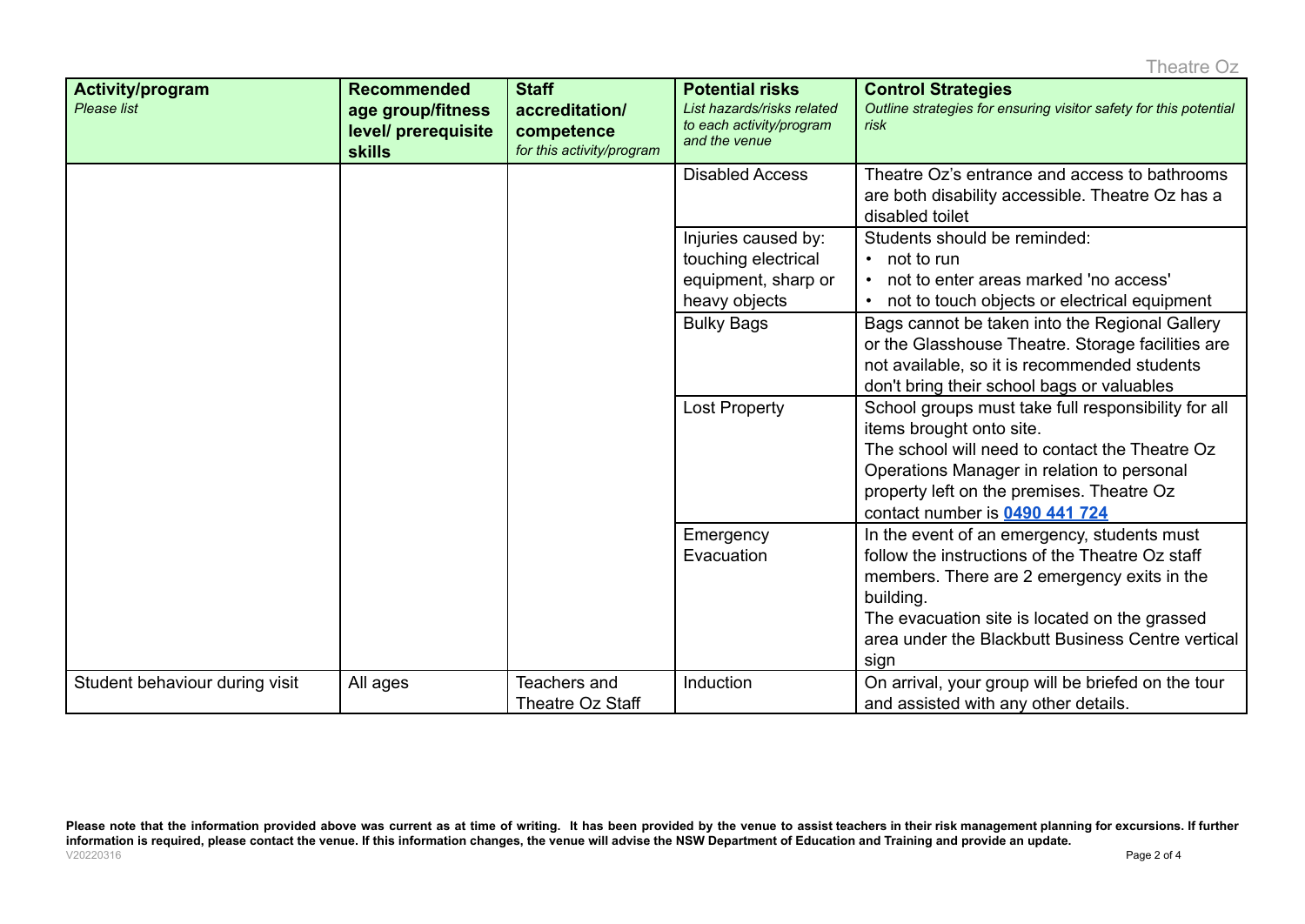Theatre Oz

| <b>Equipment</b>                                                                                                                                                                                                     | List any equipment, including personal protective equipment, to be provided for use during the activities/programs.                                                                                                                                                                                                                                                                                                                   |                        |                                                                                                                    |  |  |  |
|----------------------------------------------------------------------------------------------------------------------------------------------------------------------------------------------------------------------|---------------------------------------------------------------------------------------------------------------------------------------------------------------------------------------------------------------------------------------------------------------------------------------------------------------------------------------------------------------------------------------------------------------------------------------|------------------------|--------------------------------------------------------------------------------------------------------------------|--|--|--|
| No personal protective equipment is required.                                                                                                                                                                        |                                                                                                                                                                                                                                                                                                                                                                                                                                       | appropriate standards? | Is all equipment at the venue maintained in accordance with the WHS Regulation and<br>Yes $\boxtimes$ No $\square$ |  |  |  |
|                                                                                                                                                                                                                      |                                                                                                                                                                                                                                                                                                                                                                                                                                       |                        |                                                                                                                    |  |  |  |
| <b>Other requirements</b><br>Where relevant, list other requirements<br>such as clothing, footwear and<br>sunscreen, which participants are<br>required to bring. Indicate if any items are<br>provided by the venue | Please ensure all students are wearing covered (closed-toed) shoes.                                                                                                                                                                                                                                                                                                                                                                   |                        |                                                                                                                    |  |  |  |
|                                                                                                                                                                                                                      | Please ensure all students bring a hat to wear when walking to and from transport and when taking breaks.                                                                                                                                                                                                                                                                                                                             |                        |                                                                                                                    |  |  |  |
|                                                                                                                                                                                                                      | Please ensure students bring water with them.                                                                                                                                                                                                                                                                                                                                                                                         |                        |                                                                                                                    |  |  |  |
|                                                                                                                                                                                                                      |                                                                                                                                                                                                                                                                                                                                                                                                                                       |                        |                                                                                                                    |  |  |  |
| <b>Supervision/services</b><br>List services provided by venue staff<br>including briefings, guided tours,<br>supervision of activities etc                                                                          | All groups will be briefed by Theatre OZ staff at the beginning of the visit.                                                                                                                                                                                                                                                                                                                                                         |                        |                                                                                                                    |  |  |  |
|                                                                                                                                                                                                                      | Teachers should maintain direct supervision of their students at all times during their visit to Theatre Oz. Each adult<br>accompanying students is required to be in a supervisory role and MUST have adequate authority and experience (as determined<br>by the school) to handle groups alone for risk assessment purposes. Please ensure that teacher supervision is evenly spread<br>throughout your group whilst at Theatre Oz. |                        |                                                                                                                    |  |  |  |
|                                                                                                                                                                                                                      |                                                                                                                                                                                                                                                                                                                                                                                                                                       |                        |                                                                                                                    |  |  |  |
| <b>Access</b>                                                                                                                                                                                                        | Are access to and egress from the premises safe and without risk to health?                                                                                                                                                                                                                                                                                                                                                           |                        | Yes $\boxtimes$ No $\square$                                                                                       |  |  |  |
|                                                                                                                                                                                                                      | Is the venue wheelchair accessible?                                                                                                                                                                                                                                                                                                                                                                                                   |                        | Yes $\boxtimes$ No $\square$                                                                                       |  |  |  |
|                                                                                                                                                                                                                      | Are disabled toilets available?                                                                                                                                                                                                                                                                                                                                                                                                       |                        | Yes $\boxtimes$ No $\square$                                                                                       |  |  |  |
|                                                                                                                                                                                                                      |                                                                                                                                                                                                                                                                                                                                                                                                                                       |                        |                                                                                                                    |  |  |  |
| <b>Emergencies</b>                                                                                                                                                                                                   | Are emergency procedures in place in the venue?                                                                                                                                                                                                                                                                                                                                                                                       |                        | Yes $\boxtimes$ No $\square$                                                                                       |  |  |  |
|                                                                                                                                                                                                                      | Are staff trained to deal with emergency situations?                                                                                                                                                                                                                                                                                                                                                                                  |                        | Yes $\boxtimes$ No $\square$                                                                                       |  |  |  |
|                                                                                                                                                                                                                      |                                                                                                                                                                                                                                                                                                                                                                                                                                       |                        |                                                                                                                    |  |  |  |
| <b>Construction/ Maintenance</b>                                                                                                                                                                                     | Are licensed personnel used for all construction, maintenance and repair work?                                                                                                                                                                                                                                                                                                                                                        |                        | Yes $\boxtimes$ No $\square$                                                                                       |  |  |  |
| <b>Repair</b>                                                                                                                                                                                                        |                                                                                                                                                                                                                                                                                                                                                                                                                                       |                        |                                                                                                                    |  |  |  |
|                                                                                                                                                                                                                      | Theatre Oz's construction/maintenance/repair work is either undertaken by qualified and licensed in-house staff or by external                                                                                                                                                                                                                                                                                                        |                        |                                                                                                                    |  |  |  |
|                                                                                                                                                                                                                      | contractors employed by the University. Theatre Oz has systems in place for licensing of both staff and construction/maintenance<br>contractors.                                                                                                                                                                                                                                                                                      |                        |                                                                                                                    |  |  |  |
|                                                                                                                                                                                                                      |                                                                                                                                                                                                                                                                                                                                                                                                                                       |                        |                                                                                                                    |  |  |  |
| <b>First Aid</b>                                                                                                                                                                                                     | Are first aid kits available for each activity?                                                                                                                                                                                                                                                                                                                                                                                       |                        | Yes $\boxtimes$ No $\square$                                                                                       |  |  |  |
|                                                                                                                                                                                                                      | Is there a trained first aid officer at the venue?                                                                                                                                                                                                                                                                                                                                                                                    |                        | Yes $\boxtimes$ No $\square$                                                                                       |  |  |  |
|                                                                                                                                                                                                                      | Is a first aid room available?                                                                                                                                                                                                                                                                                                                                                                                                        |                        | Yes $\Box$ No $\boxtimes$                                                                                          |  |  |  |

Please note that the information provided above was current as at time of writing. It has been provided by the venue to assist teachers in their risk management planning for excursions. If further information is required, please contact the venue. If this information changes, the venue will advise the NSW Department of Education and Training and provide an update. V20220316 Page 3 of 4